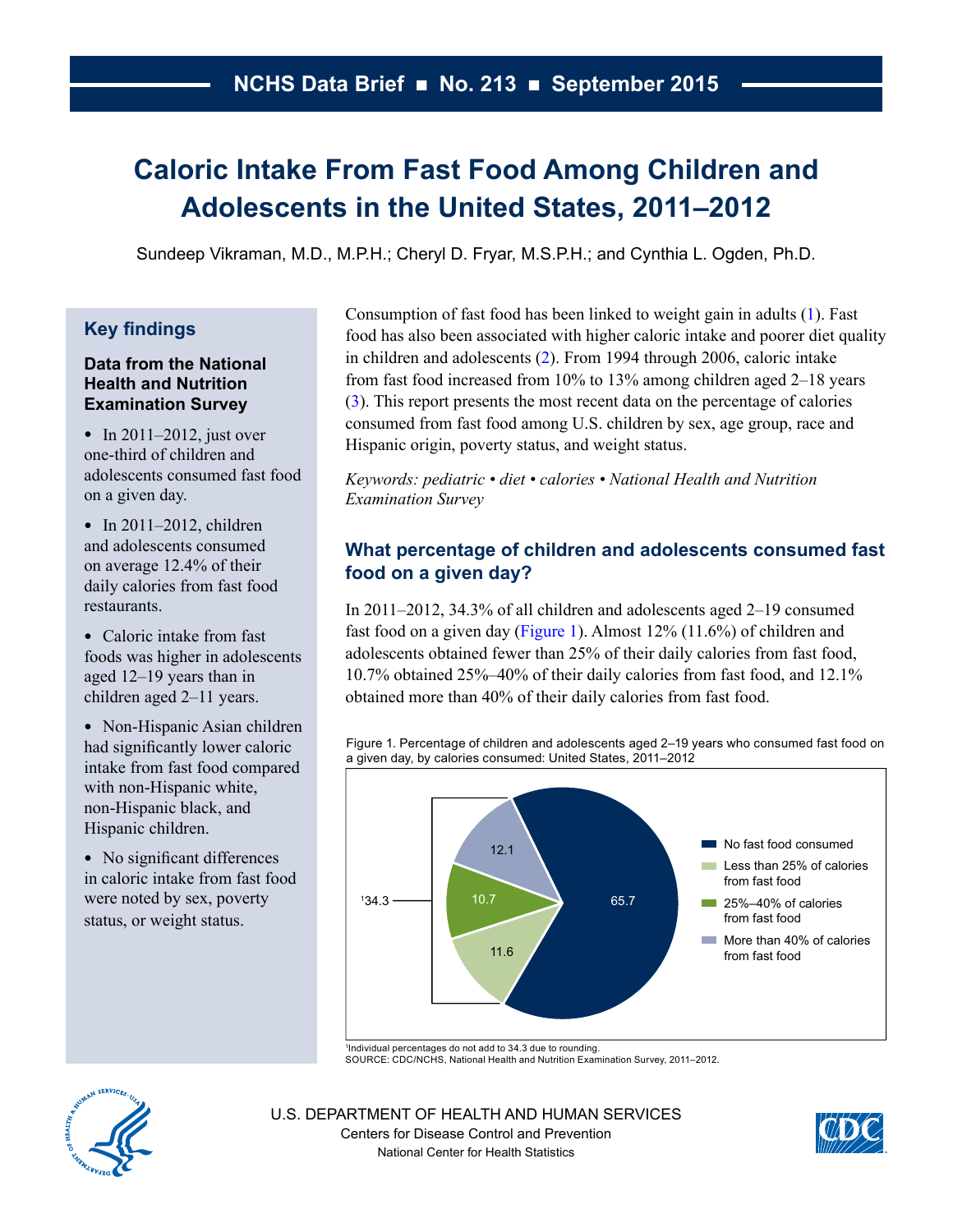# **Did the percentage of calories consumed from fast food differ by sex or age?**

In 2011–2012, children and adolescents aged 2–19 consumed on average 12.4% of their daily calories from fast food, and there was no significant difference between boys and girls overall or in any age group (Figure 2). The percentage of calories consumed from fast food increased with age. In children aged 2–11, the average percentage of calories consumed from fast food was 8.7%, while in adolescents aged 12–19, the average percentage of calories consumed was 16.9%. This difference was seen among both boys and girls.

Figure 2. Mean percentage of calories from fast food among children and adolescents aged 2–19 years, by sex and age: United States, 2011–2012



1 Significant difference between children aged 2–11 years and 12–19 years (*p* < 0.05). SOURCE: CDC/NCHS, National Health and Nutrition Examination Survey, 2011–2012.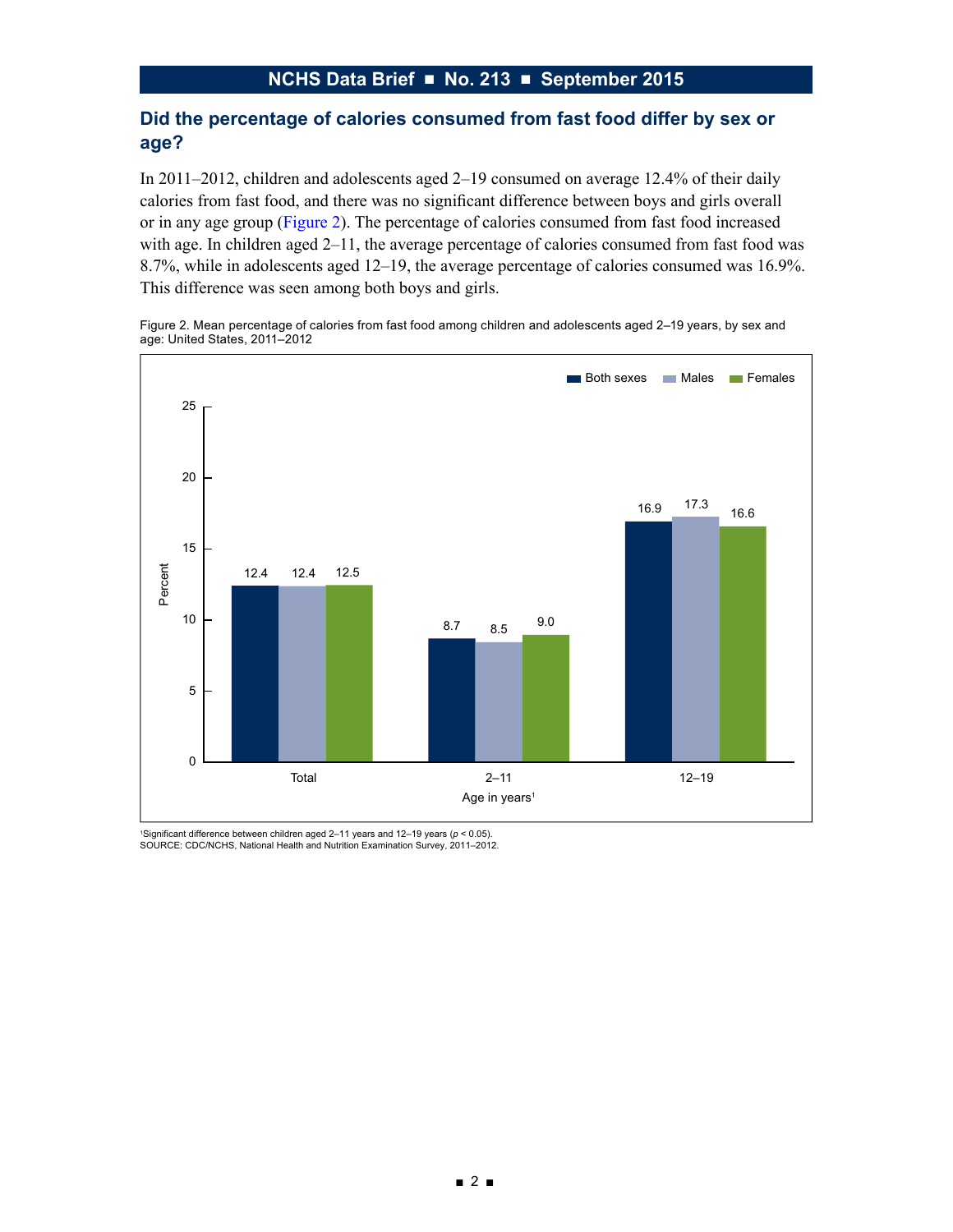## **Did the percentage of calories consumed from fast food differ by race and Hispanic origin?**

Non-Hispanic Asian children and adolescents aged 2–19 consumed significantly fewer daily calories (8.0%) from fast food compared with non-Hispanic white (13.1%), non-Hispanic black (13.9%), and Hispanic (11.2%) children and adolescents (Figure 3). Among children aged 2–11, non-Hispanic Asian children consumed an average of 5.0% of their daily calories from fast food compared with non-Hispanic white (9.1%), non-Hispanic black (9.8%), and Hispanic (8.4%) children. Among adolescents aged 12–19, non-Hispanic Asian adolescents consumed a lower daily percentage of calories (11.9%) from fast food than non-Hispanic white (17.8%) and non-Hispanic black (18.8%) adolescents. However, the observed difference in average daily calories consumed from fast food between non-Hispanic Asian and Hispanic adolescents was not significant.





1 Significantly different from non-Hispanic white, non-Hispanic black, and Hispanic children (*p* < 0.05). 2 Significantly different from non-Hispanic white and non-Hispanic black children (*p* < 0.05). SOURCE: CDC/NCHS, National Health and Nutrition Examination Survey, 2011–2012.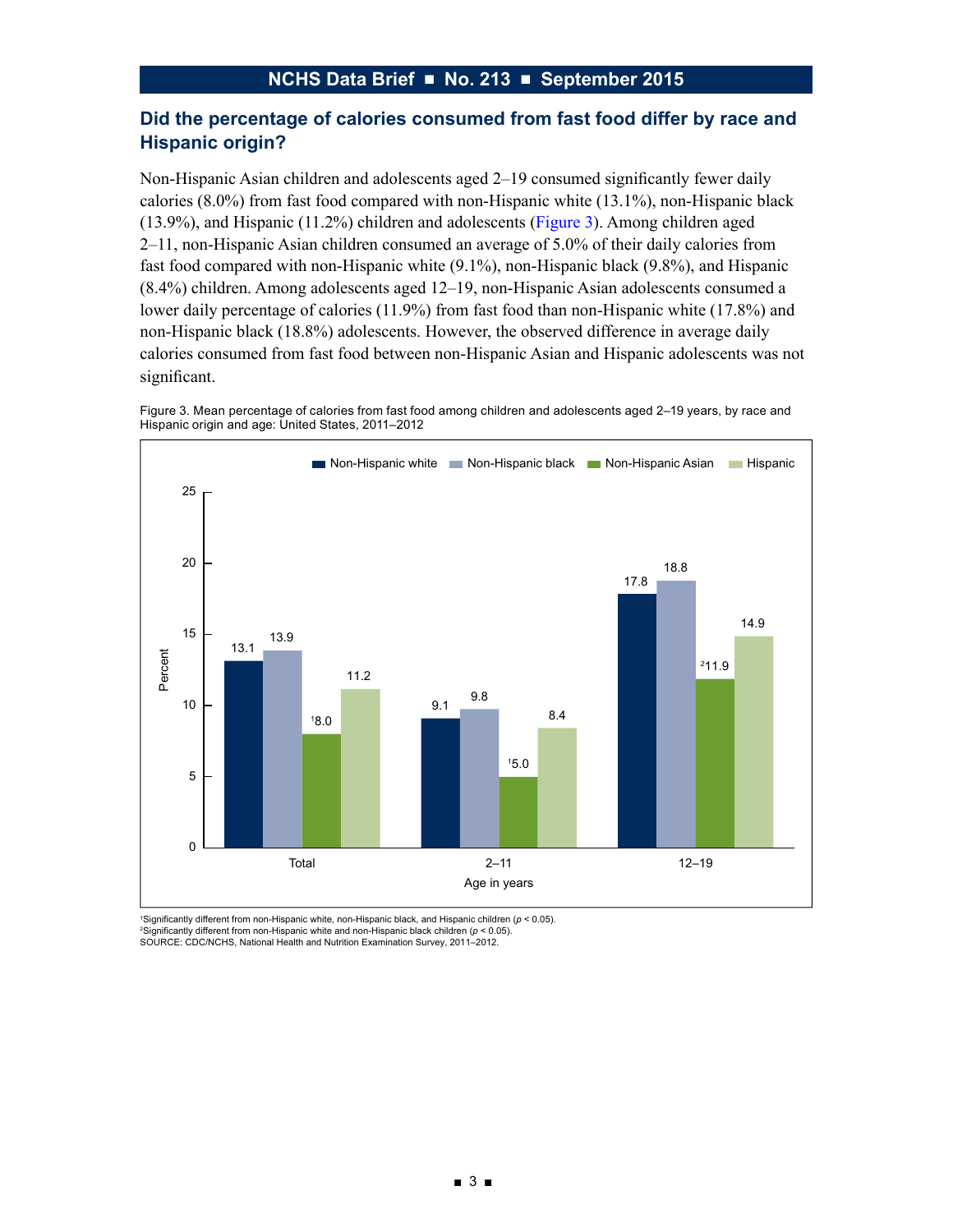## **Did the percentage of calories consumed from fast food differ by poverty status?**

No significant difference was seen by poverty status in the average daily percentage of calories consumed from fast food among children and adolescents aged 2–19 (Figure 4). There were no differences by poverty status among either younger children (aged 2–11) or adolescents (aged  $12-19$ ).





SOURCE: CDC/NCHS, National Health and Nutrition Examination Survey, 2011–2012.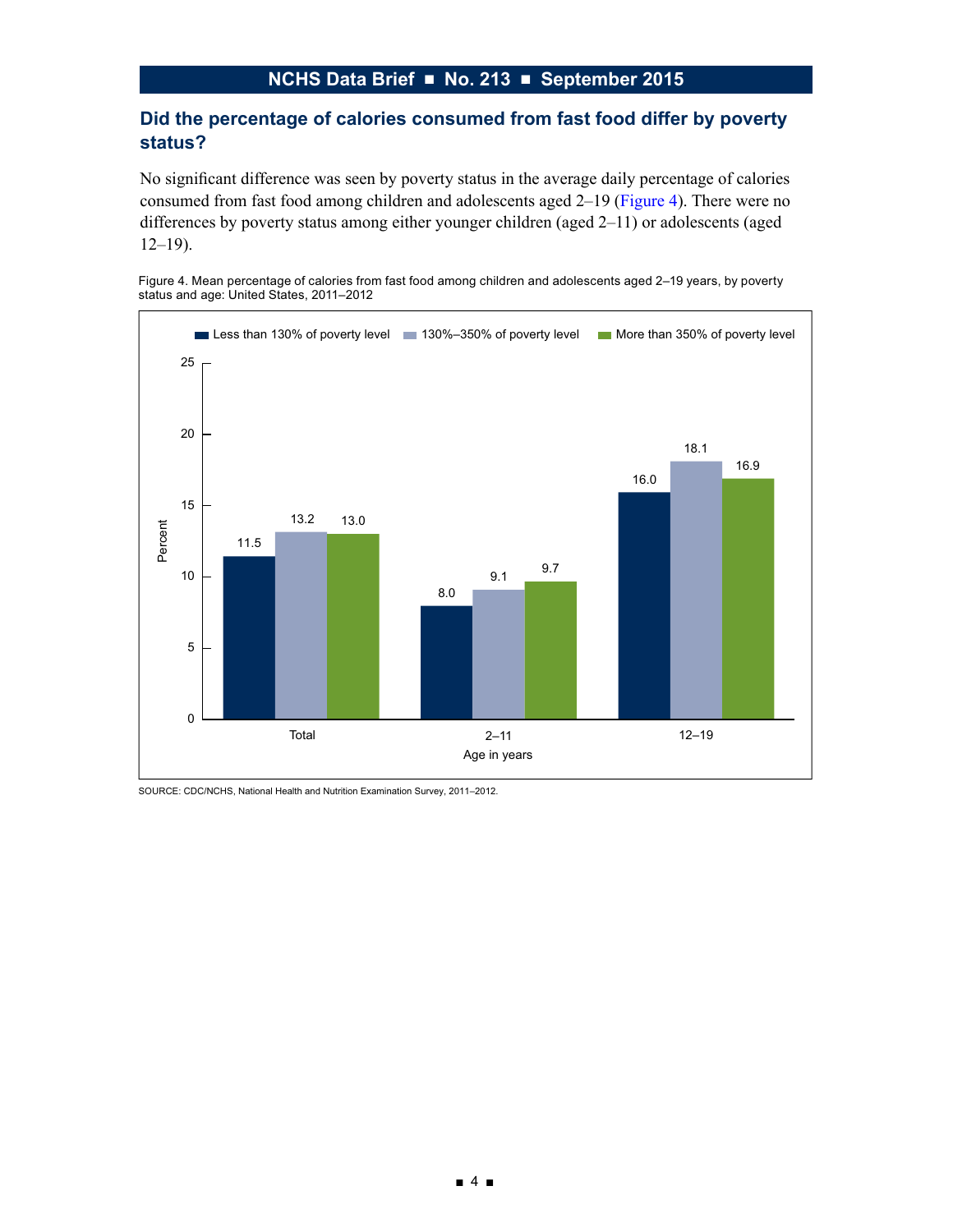# **NCHS Data Brief ■ No. 213 ■ September 2015**

## **Did the percentage of calories consumed from fast food differ by weight status?**

Among children and adolescents aged 2–19, the average daily percentage of calories consumed from fast food did not vary significantly by weight status (Figure 5). There was no significant difference by weight status for children aged 2–11 or for adolescents aged 12–19.





SOURCE: CDC/NCHS, National Health and Nutrition Examination Survey, 2011–2012.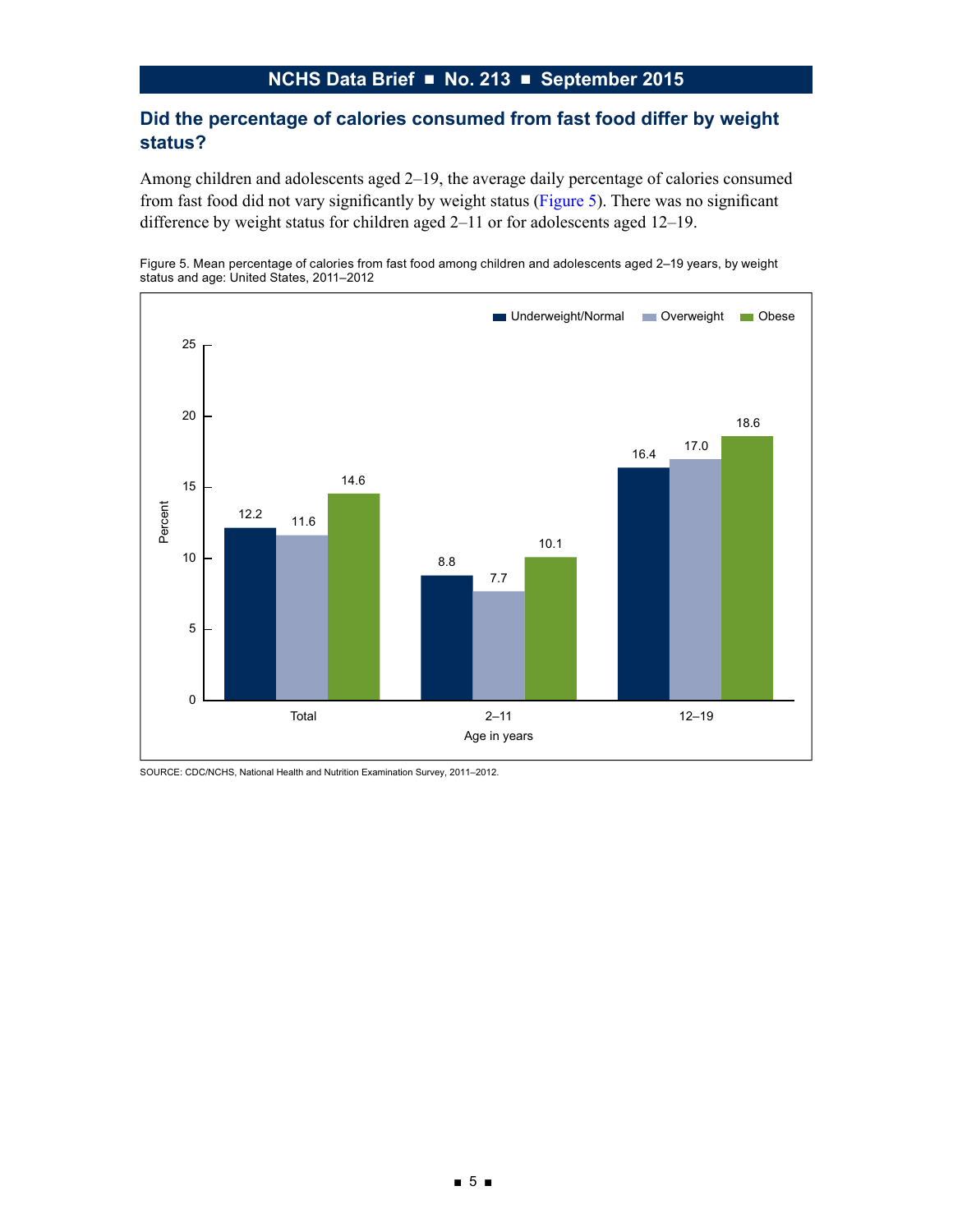#### **Summary**

In 2011–2012, children and adolescents aged 2–19 consumed an average 12.4% of their daily calories from fast food. Adolescents aged 12–19 consumed twice the average daily percentage of calories from fast food than did younger children. The percentage of calories from fast food differed by age and race and Hispanic origin. Overall, non-Hispanic Asian children and adolescents consumed a lower percentage of calories from fast food compared with the other race and Hispanic groups. Previous studies have reported that acculturation to the U.S. lifestyle plays an important role in the adoption of unhealthy behaviors, such as fast food consumption, in Asian-American and other immigrant groups [\(4,5\)](#page-6-0). In 2011–2012, a greater percentage of non-Hispanic Asian children and adolescents were foreign-born (27.4%), compared with Hispanic (19.7%), non-Hispanic white (2.5%), and non-Hispanic black (1.9%) children and adolescents (data not shown). This analysis found no significant differences in fast food consumption by poverty status or weight status among children and adolescents.

## **Definitions**

Fast-food consumption: Respondents were asked to report where they got each food that they reported in the 24-hour dietary recall. Food reported as "restaurant fast food/pizza" was selected as fast food for these analyses.

Poverty status: Based on an index representing the ratio of family income to poverty. The U.S. Department of Health and Human Services' poverty guidelines were used as the poverty measure to calculate this index [\(6\)](#page-6-0). The cut point for participation in the Supplemental Nutrition Assistance Program is 130% of the poverty level.

Weight status: Body mass index (BMI) is calculated as weight in kilograms divided by height in meters squared (kg/m<sup>2</sup>) rounded to one decimal point. Underweight/Normal weight is BMI below the 85th percentile on sex-specific CDC BMI-for-age growth charts; overweight is between the 85th and 95th percentiles; and obese is BMI at or above the 95th percentile.

#### **Data source and methods**

Data from the 2011–2012 National Health and Nutrition Examination Survey (NHANES) were used for these analyses [\(7\)](#page-6-0). NHANES is a cross-sectional survey designed to monitor the health and nutritional status of the civilian noninstitutionalized U.S. population. The survey consists of interviews conducted in participants' homes and standardized physical examinations in mobile examination centers (MECs). Dietary information was obtained via an in-person 24-hour dietary recall interview in the MEC. Dietary recalls cover intake for the 24-hour period prior to the interview (midnight to midnight).

The NHANES sample is selected through a complex, multistage design that includes selection of primary sampling units (counties), household segments within the counties, and, finally, sample persons from selected households. The sample design includes oversampling to obtain reliable estimates of health and nutritional measures for population subgroups. African-American persons, Hispanic persons, non-Hispanic Asian persons, persons with low income, and persons aged 80 and over were oversampled during 2011–2012. NHANES public-use data files are released in 2-year cycles. Day 1 dietary sample weights—which account for the differential probabilities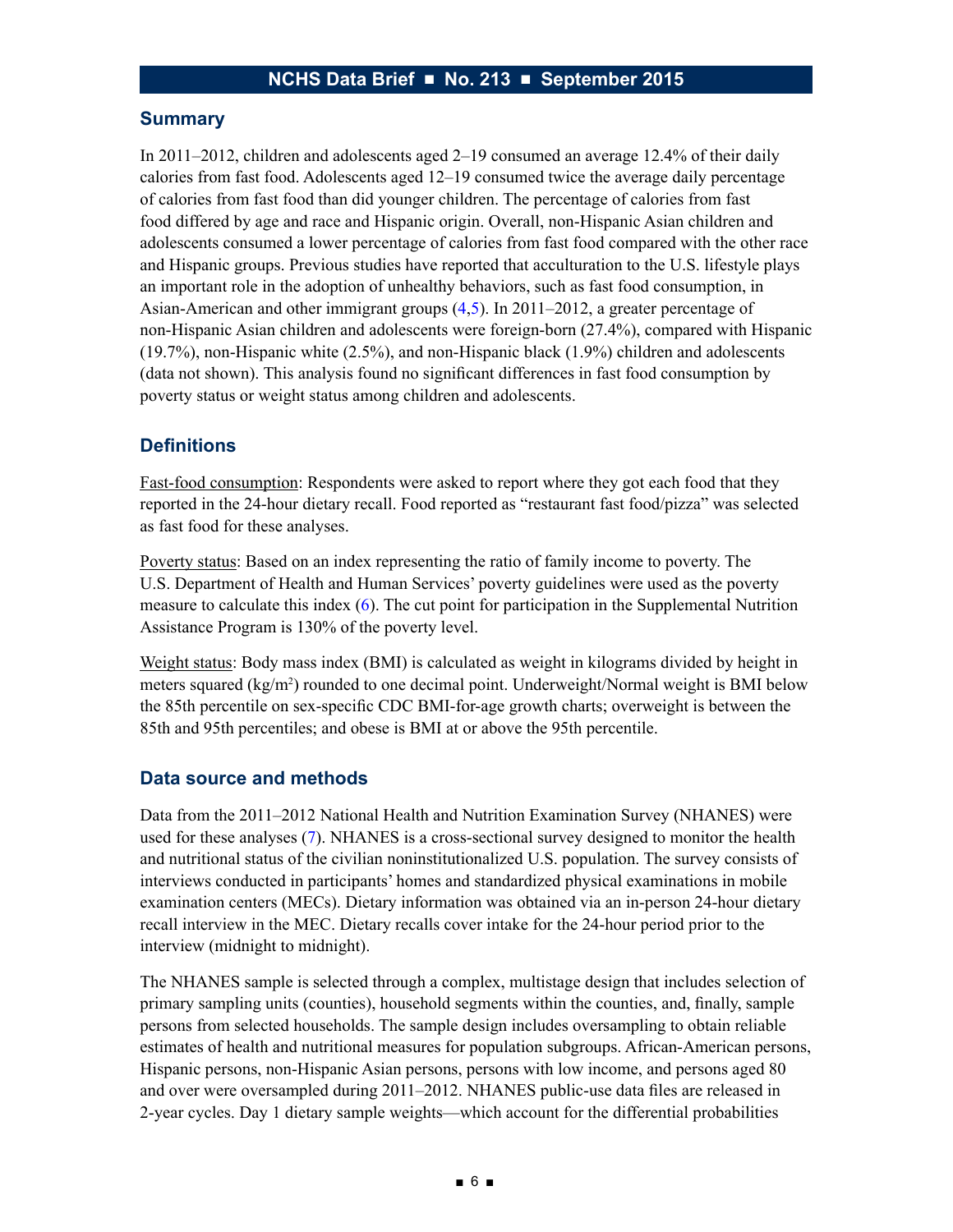## **NCHS Data Brief ■ No. 213 ■ September 2015**

<span id="page-6-0"></span>of selection, nonresponse, and noncoverage—as well as day of the week of dietary recall and nonresponse to the dietary interview, were incorporated into the estimation process.

All differences reported are statistically significant unless otherwise indicated. Statistical analyses were conducted using SAS version 9.3 (SAS Institute, Cary, N.C.) and SUDAAN version 11.0 (RTI International, Research Triangle Park, N.C.).

## **About the authors**

Sundeep Vikraman was a student volunteer with CDC's National Center for Health Statistics, Division of Health and Nutrition Examination Surveys and a graduate student at the George Washington University Milken Institute School of Public Health during the analysis and writing of this report. Cheryl D. Fryar and Cynthia L. Ogden are also with the Division of Health and Nutrition Examination Surveys.

## **References**

1. Fryar CD, Ervin RB. Caloric intake from fast food among adults: United States, 2007–2010. NCHS data brief, no 114. Hyattsville, MD: National Center for Health Statistics. 2013.

2. Powell LM, Nguyen BT. Fast-food and full-service restaurant consumption among children and adolescents: Effect on energy, beverage, and nutrient intake. JAMA Pediatr 167(1):14–20. 2013.

3. Poti JM, Popkin BM. Trends in energy intake among US children by eating location and food source, 1977–2006. J Am Diet Assoc 111(8):1156–64. 2011.

4. Unger JB, Reynolds K, Shakib S, Spruijt-Metz D, Sun P, Johnson CA. Acculturation, physical activity, and fast-food consumption among Asian-American and Hispanic adolescents. J Community Health 29(6):467–81. 2004.

5. Wang S, Quan J, Kanaya AM, Fernandez A. Asian Americans and obesity in California: A protective effect of biculturalism. J Immigr Minor Health 13(2):276–83. 2011.

6. HHS. Poverty guidelines, research, and measurement. 2011. Available from: http://aspe.hhs.gov/Poverty/index.cfm.

7. NCHS. National Health and Nutrition Examination Survey: Questionnaires, datasets, and related documentation. Available from: http://www.cdc.gov/nchs/nhanes/nhanes\_questionnaires.htm.